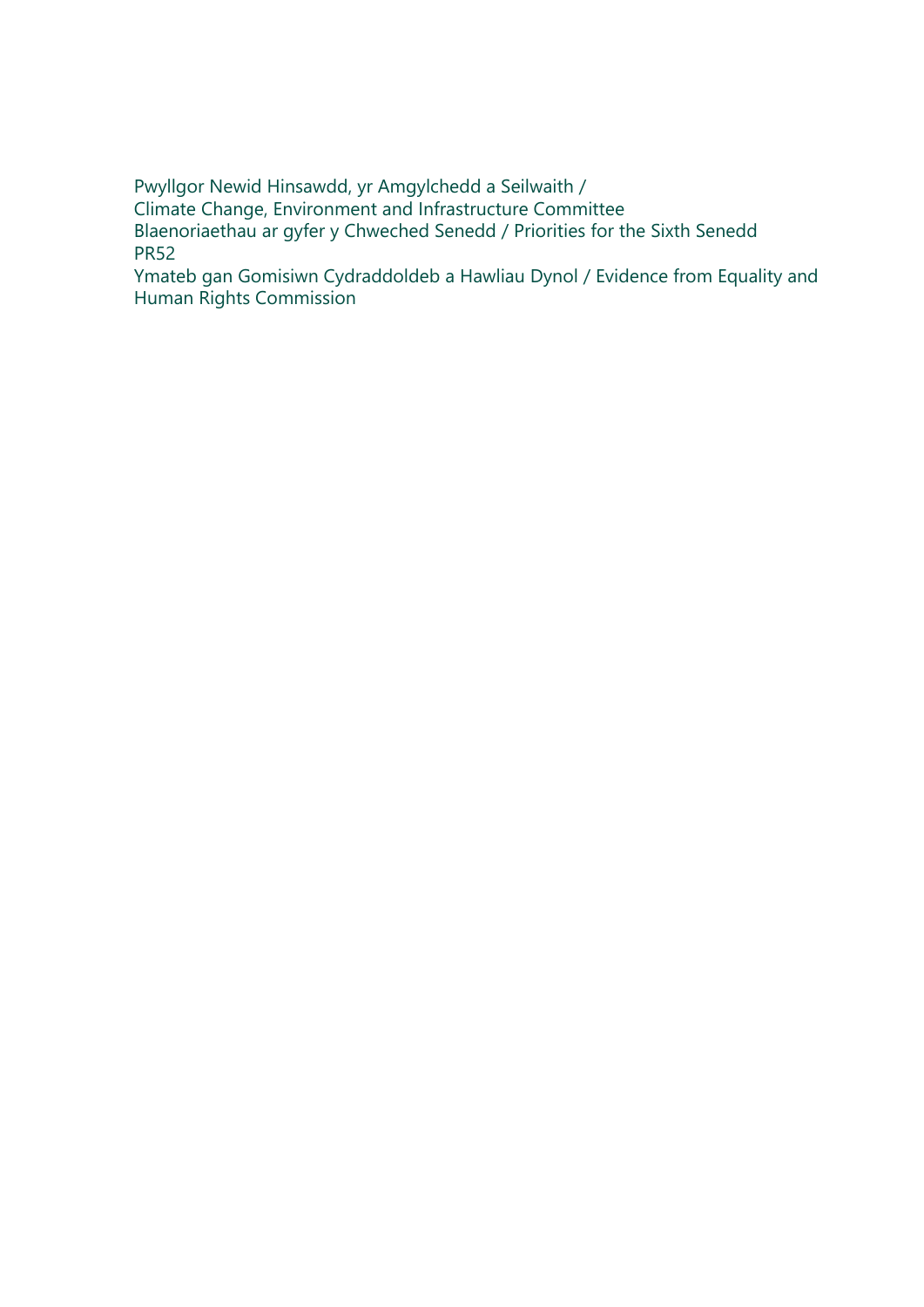**Comisiwn** Cydraddoldeb a Hawliau Dynol Commission

**Equality and Human Rights** 

## Consultation response

Climate Change, Environment and Infrastructure Committee: Priorities for the Sixth Senedd

#### **Consultation details**

**Title of consultation:** Climate Change, Environment and Infrastructure Committee: Priorities for the Sixth Senedd

**Source of consultation:** Senedd Cymru

**Date:** 10 September 2021

#### **For more information please contact**

Ruth Coombs

Equality and Human Rights Commission Block 1, Spur D, Government Buildings, St Agnes Road,

Cardiff, CF14 4YJ

Contact number: 029 2044 7710

Wales@equalityhumanrights.com

**[equalityhumanrights.com](http://www.equalityhumanrights.com/)**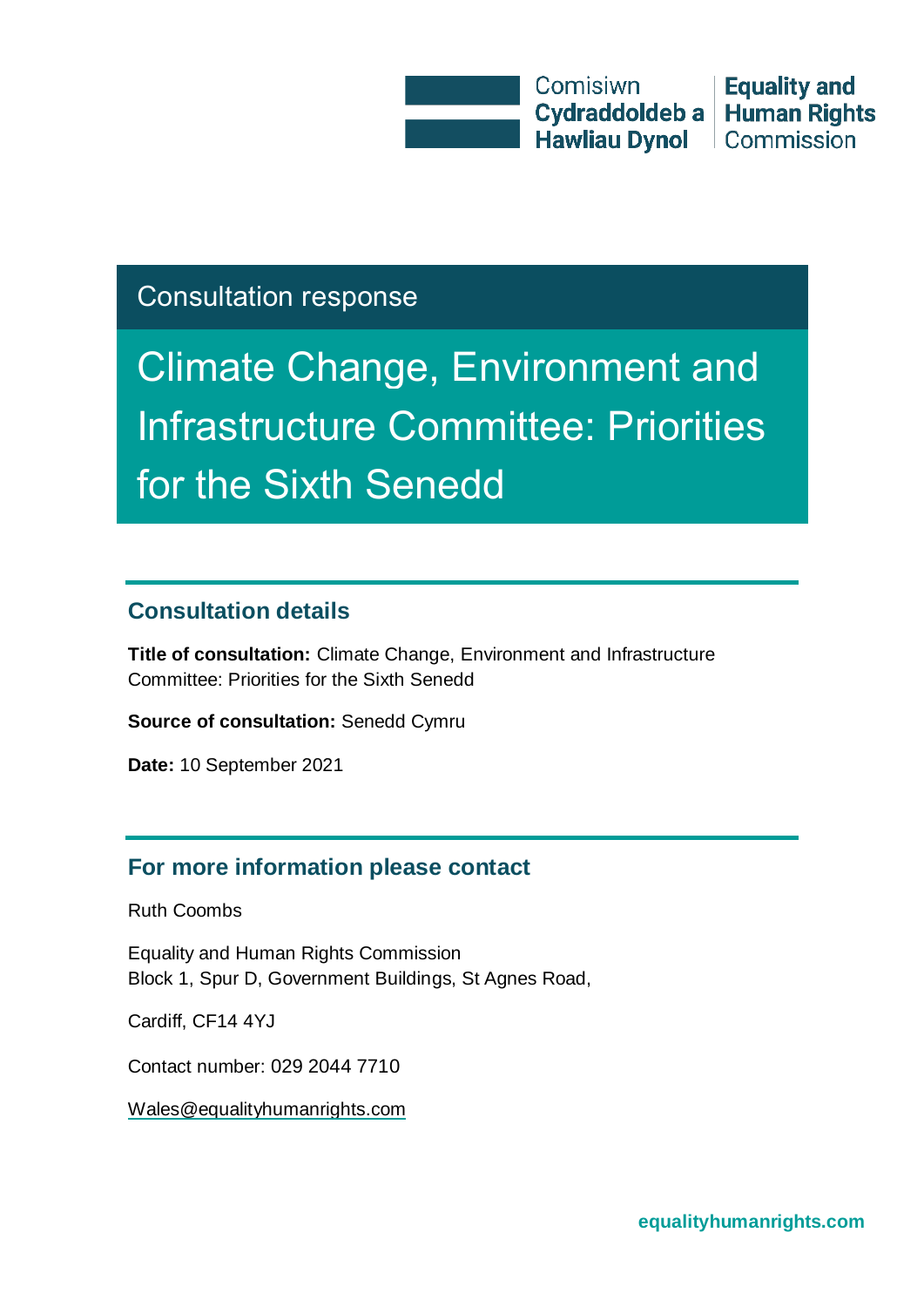## About the Commission

The Equality and Human Rights Commission ('the Commission') is Great Britain's national equality body and has been awarded an 'A' status as a National Human Rights Institution (NHRI) by the United Nations.

Our job is to help make Britain fairer. We do this by safeguarding and enforcing the laws that protect people's rights to fairness, dignity and respect. We use our unique powers to challenge discrimination, promote equality of opportunity and protect human rights. We work with other organisations and individuals to achieve our aims, but are ready to take tough action against those who abuse the rights of others.

The Commission has been given powers to advise Governments and Parliaments across England, Scotland and Wales on the equality and human rights implications of legislation and policy. We can also publish information or provide advice, on any matter related to equality, diversity and human rights. We are here to offer our expert advice to support the work of the Economy, Trade and Rural Affairs Committee to ensure equality and human rights considerations are at the heart of the Sixth Senedd.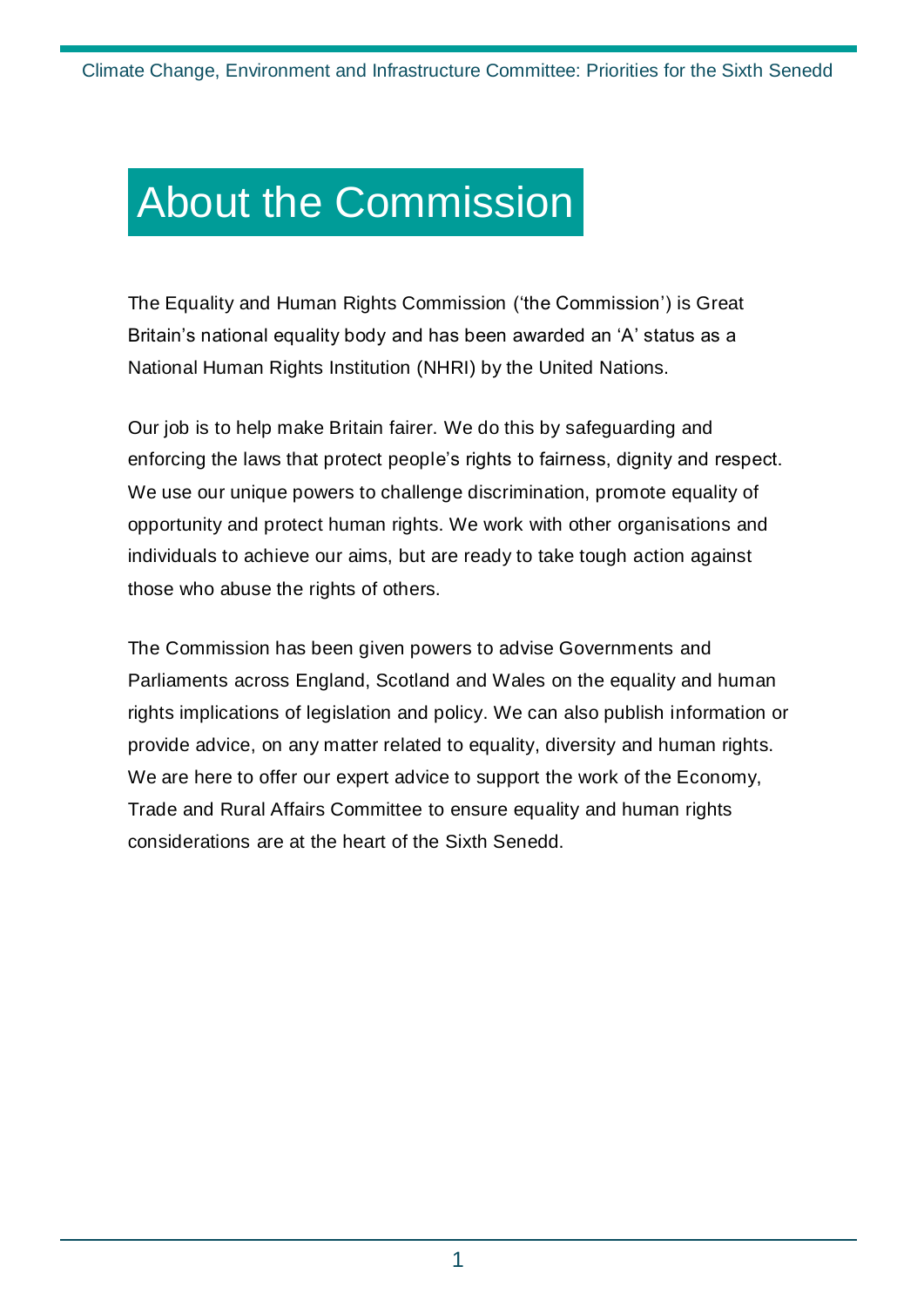## Consultation Response

This submission addresses two important issues within the Committee's remit. Firstly, it looks at the role that Infrastructure Investment can play in Wales's economic recovery and specifically how it can be used to make Wales a fairer country. Secondly the submission considers our International Human Rights obligations with reference to the binding concluding observations of Treaty monitoring bodies.

Recommendations for the Committees priorities are included in both sections.

#### **1. Infrastructure, Investment & Equality.**

#### **The Challenge of Inequality.**

#### **Poverty**

 $\overline{a}$ 

Just under one in four people in Wales were living in relative poverty in 2019-20. This is the highest rate in the UK, and this rate has remained relatively static for over 15 years<sup>1</sup>. At least one in five children in every Welsh local authority is growing up in poverty, after housing costs are taken into account.

However, poverty is not distributed evenly across the population of Wales but concentrated in some specific areas and groups. For instance, Pembrokeshire is now the county with the highest child poverty rate in Wales (31%), once housing costs are taken into account. Of the six local authorities seeing a growth in child poverty rates, five are in rural or coastal areas: Carmarthenshire, Ceredigion, Gwynedd, Pembrokeshire, Powys and Blaenau Gwent have all seen rises in the

<sup>1</sup> <https://gov.wales/relative-income-poverty-april-2019-march-2020-html>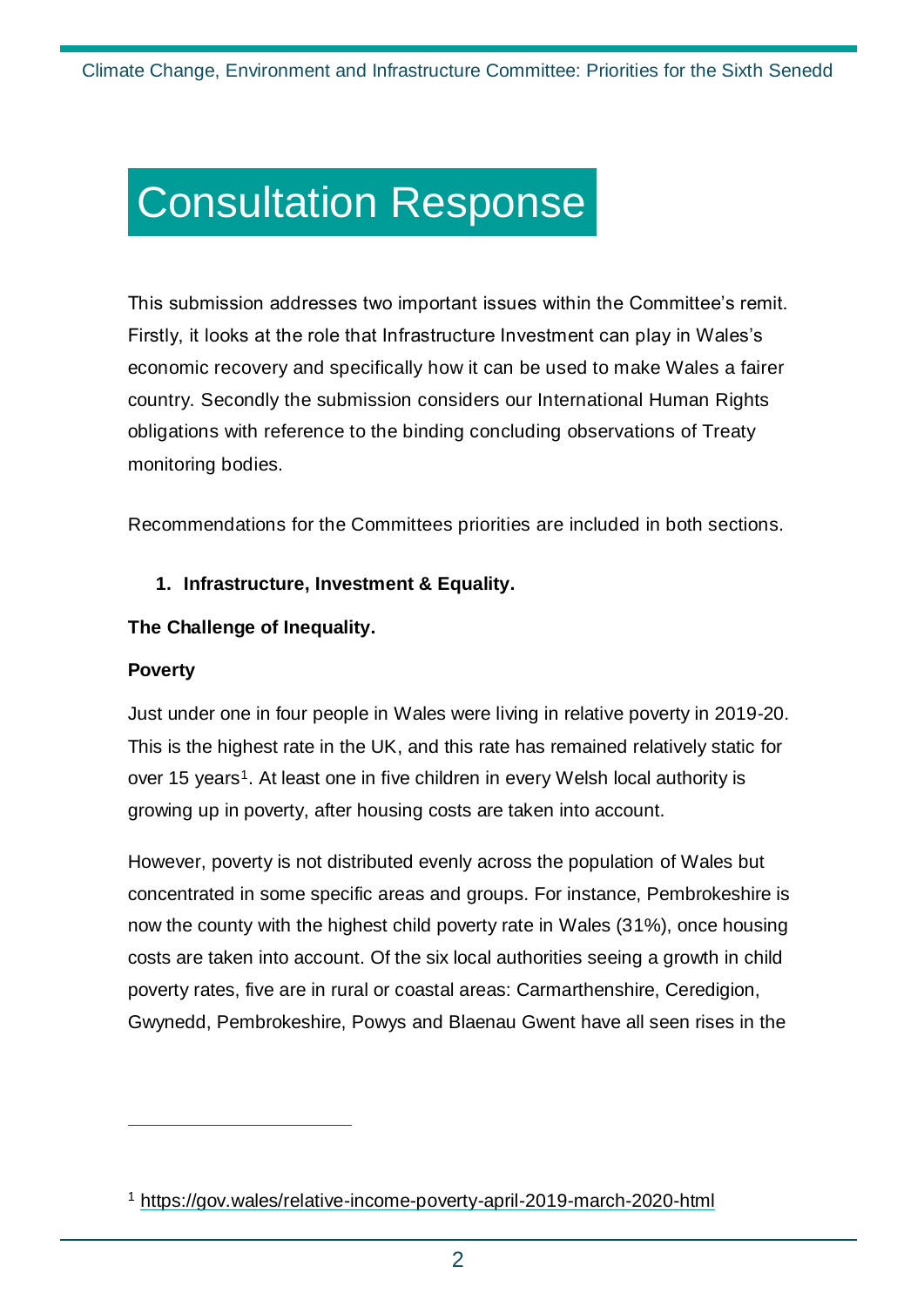proportion of children living in poverty since 2015<sup>2</sup>. Around 14% of children and 7% of pensioners living in Wales between 2017-18 and 2019-20 were in material deprivation and/or low income households<sup>3</sup>.

According to the Family Resources Survey (FRS)<sup>4</sup>, in 2019/20 in Wales:

- 49% of people living in relative income poverty are from households with children
- 46% of people who were living in relative income poverty (after housing costs) are lone parents, "and lone parent mothers were the most common type of lone parents, accounting for 86% of this family type" 5
- 30% of people in single female households with no children lived in relative income poverty
- 31% of working age people who lived in a family where there was someone with a disability were in relative income poverty compared with 18% of those in families where no-one was disabled
- Non-white ethnicity is linked with a greater likelihood of relative income poverty: 29% of "non-white" headed households compared to 24% of families from a white ethnic group.
- The vast majority of households in Wales have a head who is from a white ethnic group, and 97% who were living in relative income poverty were from such households.

<sup>2</sup> End Child Poverty Media Release (October 2020): [http://www.endchildpoverty.org.uk/wp-content/uploads/2020/10/FINAL-ECP-](http://www.endchildpoverty.org.uk/wp-content/uploads/2020/10/FINAL-ECP-Media-release-Wales-AHC-data-Oct-2020-2.docx)[Media-release-Wales-AHC-data-Oct-2020-2.docx](http://www.endchildpoverty.org.uk/wp-content/uploads/2020/10/FINAL-ECP-Media-release-Wales-AHC-data-Oct-2020-2.docx)

<sup>3</sup> StatsWales, Material deprivation (2019-2020). [https://statswales.gov.wales/Catalogue/Community-Safety-and-Social-](https://statswales.gov.wales/Catalogue/Community-Safety-and-Social-Inclusion/Material-Deprivation/childrenandpensionersinmaterialdeprivation)[Inclusion/Material-Deprivation/childrenandpensionersinmaterialdeprivation](https://statswales.gov.wales/Catalogue/Community-Safety-and-Social-Inclusion/Material-Deprivation/childrenandpensionersinmaterialdeprivation)

<sup>4</sup> [https://gov.wales/sites/default/files/pdf-versions/2021/7/3/1626248922/relative](https://gov.wales/sites/default/files/pdf-versions/2021/7/3/1626248922/relative-income-poverty-april-2019-march-2020.pdf)[income-poverty-april-2019-march-2020.pdf](https://gov.wales/sites/default/files/pdf-versions/2021/7/3/1626248922/relative-income-poverty-april-2019-march-2020.pdf)

<sup>5</sup>[https://www.ons.gov.uk/peoplepopulationandcommunity/birthsdeathsandmarriag](https://www.ons.gov.uk/peoplepopulationandcommunity/birthsdeathsandmarriages/families/bulletins/familiesandhouseholds/2019) [es/families/bulletins/familiesandhouseholds/2019](https://www.ons.gov.uk/peoplepopulationandcommunity/birthsdeathsandmarriages/families/bulletins/familiesandhouseholds/2019)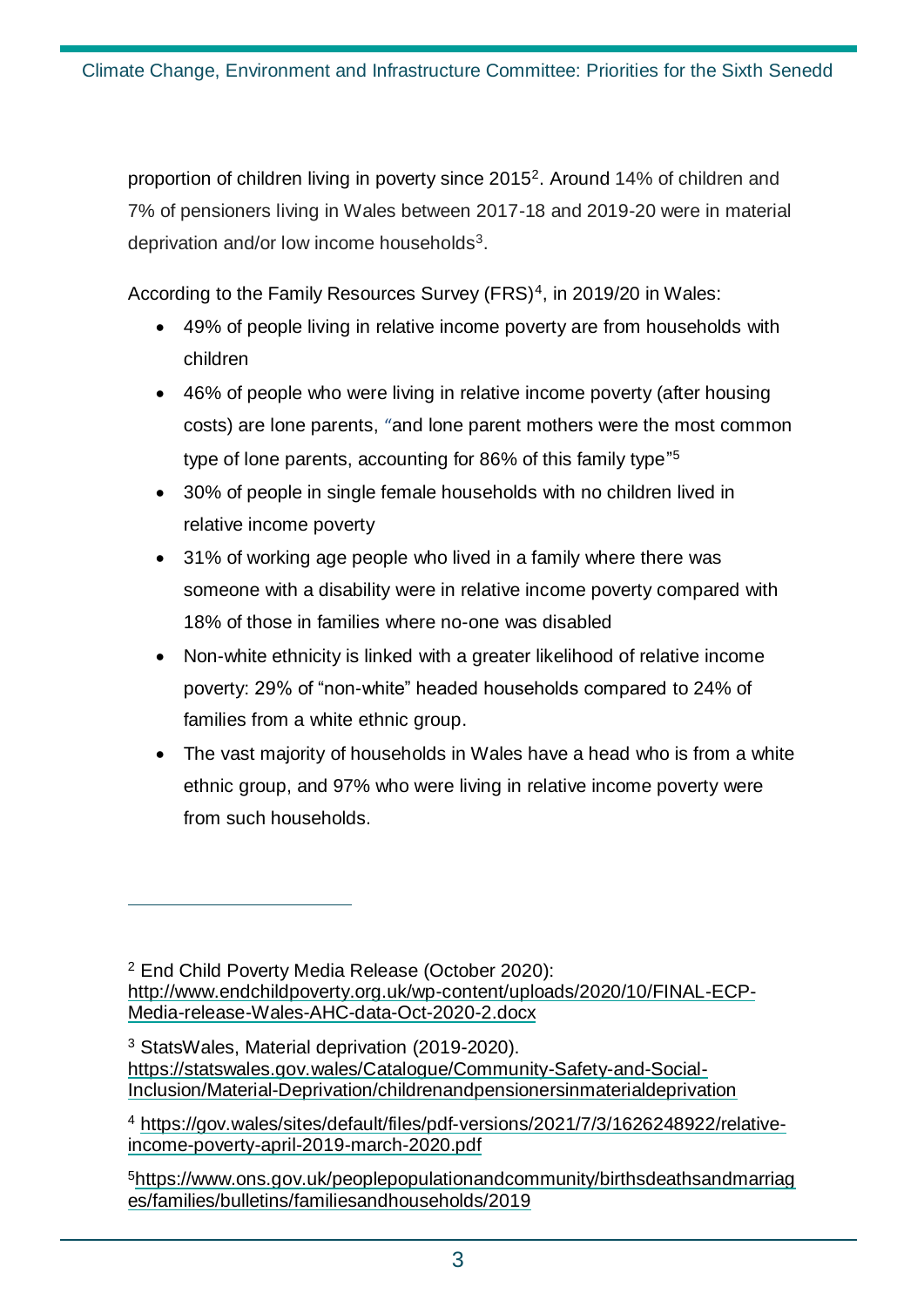71% of children who were living in relative income poverty lived in working households.

These concentrations of poverty in specific groups reflects wider issues in the Welsh economy.

For example, before and during the COVID19 pandemic:

- Provisional data presented by StatsWales suggest that in 2020 the Gender pay gap in Wales by year (median weekly earnings full-time employees excluding overtime) is around £ 41.90 less for female compared to male employees<sup>6</sup> – a percentage different of  $c.7.7\%$ <sup>7</sup>
- Data shows an improved Gender Pay Gap in 2020 narrowing from 14.5% to 11.6% in Wales $8$ , however this figure does not always present the full picture of the key issues that women are facing, including the impact of COVID19.
- About 13% of males aged 16+ worked part-time in Wales in 2020, compared to  $c.40%$  of females<sup>9</sup>
- The female early-stage entrepreneurial activity rate in the UK in 2019 was 7.7% compared to 12.1% for males. Wales has a TEA (Total early-stage

<sup>6</sup> StatsWales [https://statswales.gov.wales/Catalogue/Business-Economy-and-](https://statswales.gov.wales/Catalogue/Business-Economy-and-Labour-Market/People-and-Work/Earnings/genderpaydifferenceinwales-by-year)[Labour-Market/People-and-Work/Earnings/genderpaydifferenceinwales-by-year](https://statswales.gov.wales/Catalogue/Business-Economy-and-Labour-Market/People-and-Work/Earnings/genderpaydifferenceinwales-by-year)

<sup>7</sup> StatsWales [https://statswales.gov.wales/Catalogue/Business-Economy-and-](https://statswales.gov.wales/Catalogue/Business-Economy-and-Labour-Market/People-and-Work/Earnings/genderpaydifference-by-ukcountry-englishregion)[Labour-Market/People-and-Work/Earnings/genderpaydifference-by-ukcountry](https://statswales.gov.wales/Catalogue/Business-Economy-and-Labour-Market/People-and-Work/Earnings/genderpaydifference-by-ukcountry-englishregion)[englishregion](https://statswales.gov.wales/Catalogue/Business-Economy-and-Labour-Market/People-and-Work/Earnings/genderpaydifference-by-ukcountry-englishregion)

<sup>8</sup> Chwarae Teg, State of the Nation 2021 report. [https://chwaraeteg.com/wp](https://chwaraeteg.com/wp-content/uploads/2021/02/State-of-the-Nation-2021.pdf)[content/uploads/2021/02/State-of-the-Nation-2021.pdf](https://chwaraeteg.com/wp-content/uploads/2021/02/State-of-the-Nation-2021.pdf)

<sup>9</sup> StatsWales [https://statswales.gov.wales/Catalogue/Business-Economy-and-](https://statswales.gov.wales/Catalogue/Business-Economy-and-Labour-Market/People-and-Work/Employment/Persons-Employed/statusofemployedpersons-by-welshlocalauthority-measure)[Labour-Market/People-and-Work/Employment/Persons-](https://statswales.gov.wales/Catalogue/Business-Economy-and-Labour-Market/People-and-Work/Employment/Persons-Employed/statusofemployedpersons-by-welshlocalauthority-measure)[Employed/statusofemployedpersons-by-welshlocalauthority-measure](https://statswales.gov.wales/Catalogue/Business-Economy-and-Labour-Market/People-and-Work/Employment/Persons-Employed/statusofemployedpersons-by-welshlocalauthority-measure)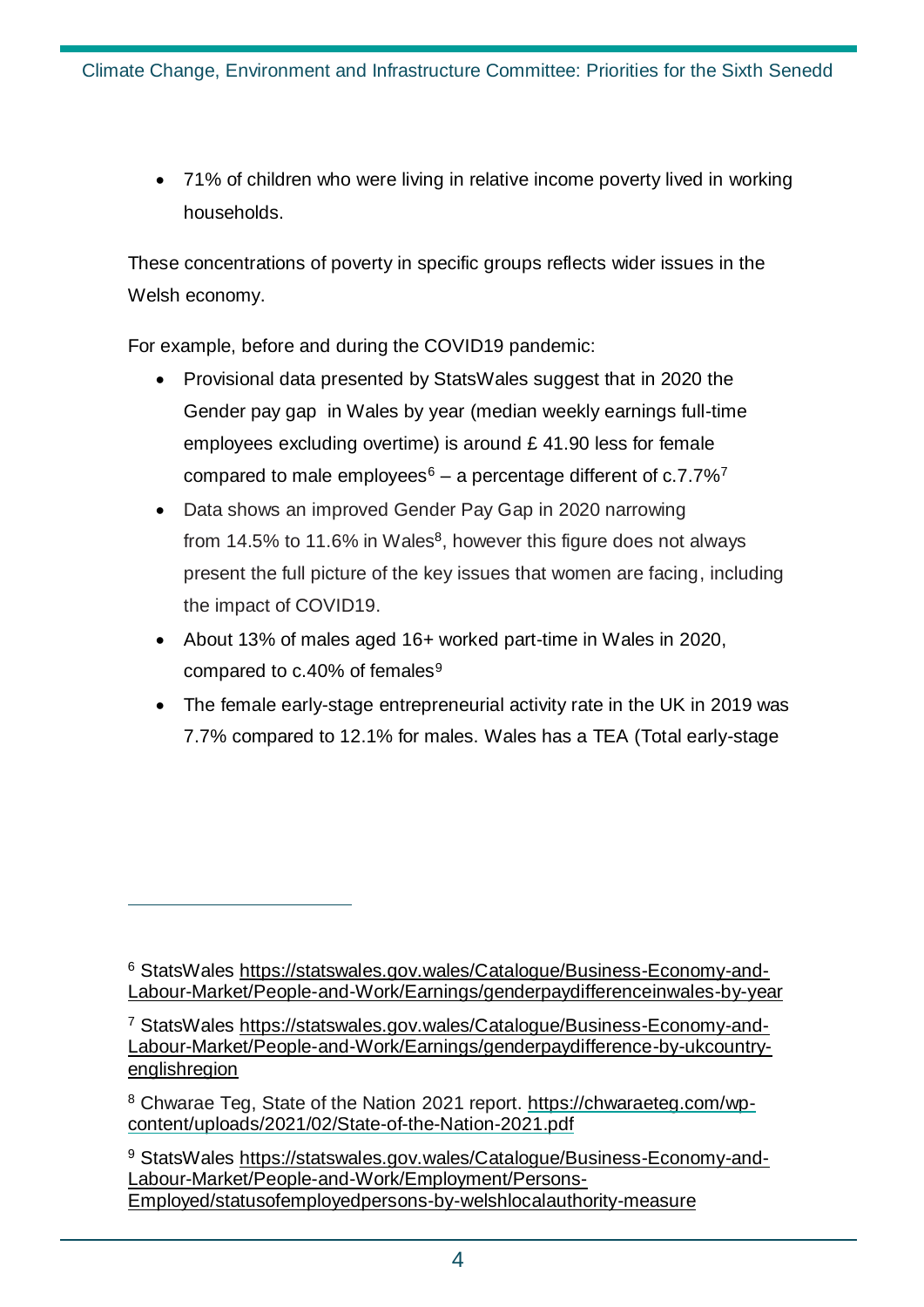Entrepreneurial Activity) rate of 7% in 2019, significantly lower than in England (12.8%).<sup>10</sup>

- Just under half (48.6%) of all disabled people of working age in Wales are in work, compared with c.81% of non-disabled people.<sup>11</sup>
- Black (56%) and Asian (62%) people have lower levels of employment than "White" and "White British" and "White Other" groups in Wales (between 74% and 81%). 12
- "…in-work poverty is also higher among black and ethnic minorities due to them being concentrated in low-paid sectors and lower-paid roles".<sup>13</sup>

Securing well paid work is often more difficult for women, disabled people and people from ethnic minority communities. Parents, women and particularly lone parents may struggle to secure full time work due to a lack of flexible and accessible childcare. Disabled people may struggle to secure work due to a lack of accessible housing, support, and accessible transport and workspaces. For ethnic minority people lower skills may prevent them from accessing higher paid work. These factors affect people from Wales's most deprived (and rural) communities, but can be exacerbated by intersectionality.

Current planned new investments in infrastructure in Wales could significantly benefit people at the edges of the Welsh economy, but this will only happen if it is a planned outcome. Without such a conscious effort the investments could inadvertently widen the already evident inequality gaps.

<sup>&</sup>lt;sup>10</sup> Global Entrepreneurship Monitor United Kingdom 2019 Monitoring Report. <https://www.gemconsortium.org/economy-profiles/united-kingdom-2>

<sup>11</sup>https://www.ons.gov.uk/peoplepopulationandcommunity/healthandsocialcare/di sability/bulletins/disabilityandemploymentuk/2019#employment-by-disability

<sup>12</sup> UK Government (2020) Ethnicity facts and figures. [https://www.ethnicity-facts](https://www.ethnicity-facts-figures.service.gov.uk/work-pay-and-benefits/employment/employment/latest#by-ethnicity-andarea)[figures.service.gov.uk/work-pay-and-benefits/employment/employment/latest#by](https://www.ethnicity-facts-figures.service.gov.uk/work-pay-and-benefits/employment/employment/latest#by-ethnicity-andarea)[ethnicity-andarea](https://www.ethnicity-facts-figures.service.gov.uk/work-pay-and-benefits/employment/employment/latest#by-ethnicity-andarea)

<sup>&</sup>lt;sup>13</sup> Poverty in wales  $2020$  0.pdf (jrf.org.uk)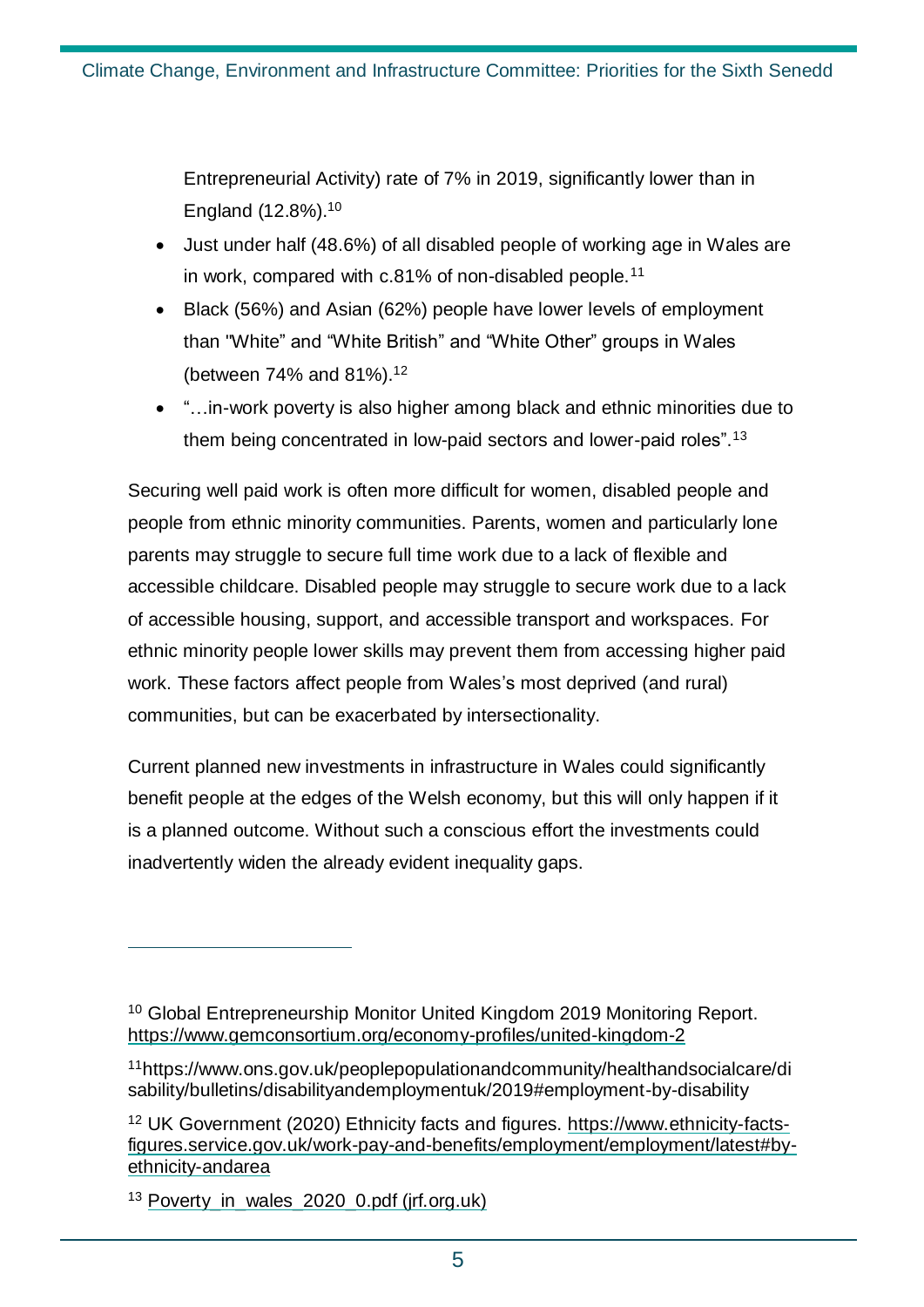#### **Infrastructure Investment in Post Pandemic Wales.**

**I**nfrastructure investment always provides a stimulus to the economy and can support increased economic growth. This is never more important than in the current post pandemic situation where infrastructure investment. In additional to its usual function – to boost productively and stimulate innovation – the current high levels of public sector investment in Wales provide a focus for increased growth based on place based needs.

#### **City Region Deals & Levelling Up Fund.**

 $\overline{a}$ 

Taken together the 4 Welsh City Region Growth Deals (CRDs) amount to a £2.75bn investment in the Welsh economy over the next  $10 - 15$  years which will result in over 40, 000 jobs being created. Every area of Wales will benefit from these investments. The primary focus on the CRDs is to stimulate new growth through infrastructure investment. The main areas of investment are in transport, digital, the green economy, power, business infrastructure, and housing. These investments will also stimulate shorter term growth in the construction and fabrication sectors. <sup>14</sup>

The UKG will invest "a share" of £800k though the Levelling Up Fund (LUF), and a further "share" of the available £200m of Community Renewal Funds. These funds are focused on skills development, economic recovery and transport and also likely to result in new jobs.

However, the sectors in which the CRD investments are focussed are highly gender segregated, and without oversight these investments could result in the widening of the gender pay and inequality gap across Wales. For example,

<sup>14</sup> Data taken from <https://publications.parliament.uk/pa/cm201919/cmselect/cmwelaf/48/48.pdf>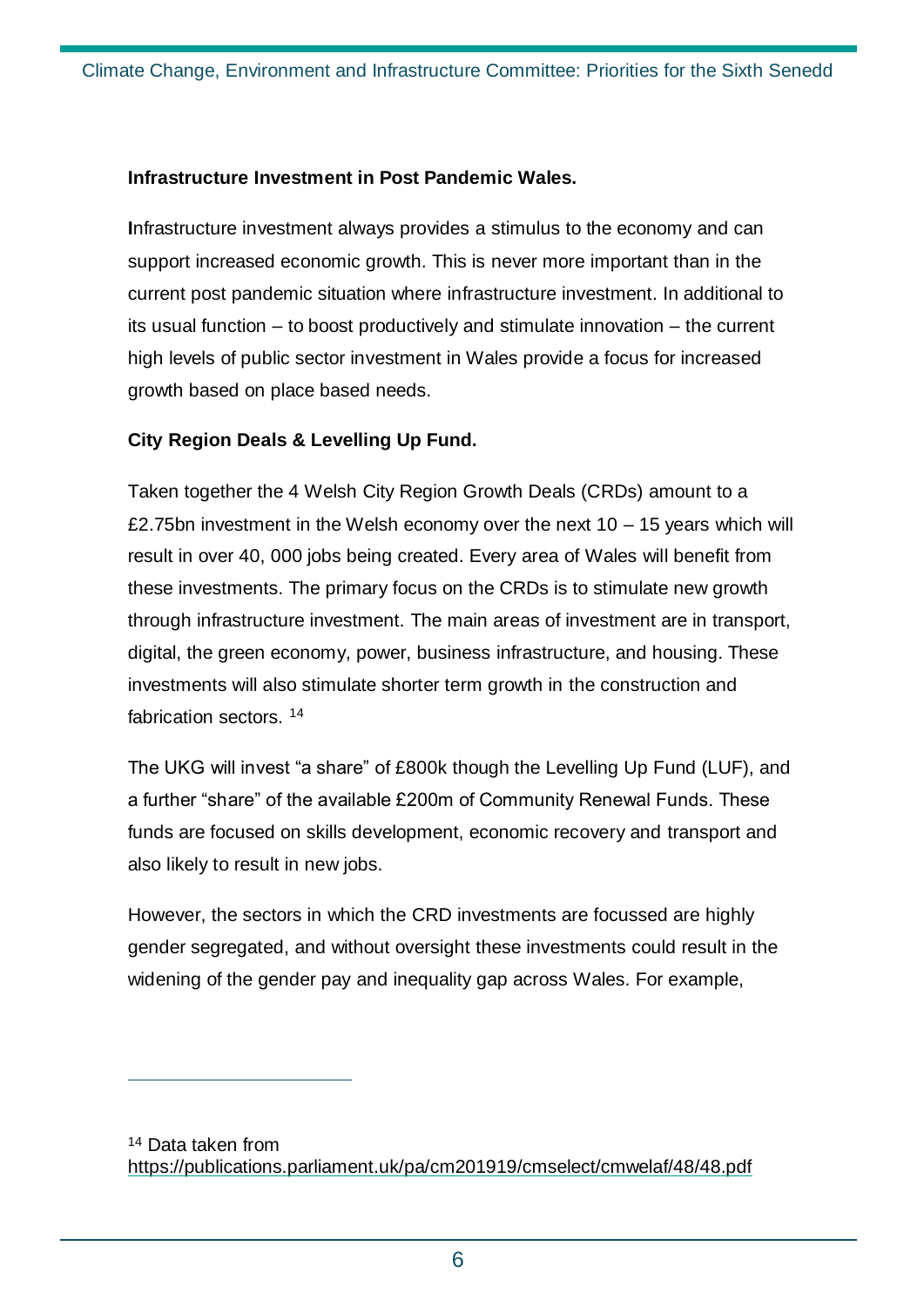women made up 14% of the construction industry workforce in Wales and 8% of engineering, 18% of STEM employees<sup>15</sup>.

There is less data available about the participation of ethnic minority communities or disabled people in these sectors but drawing on UK data. For people living in areas of multiple deprivations there will be barriers in participating in these sectors unless there is a significant investment in skills.

CRD and LUF investments will also benefit service users particularly in the areas of transport, digital, energy, and housing. As such they present an opportunity to develop critical infrastructure for Wales's older and disabled people through the development of accessible and affordable transport and housing. However as with jobs, these benefits will not automatically follow.

Taken together these investments have the potential to develop new talent across Wales's diverse communities. However, to be inclusive they need to be supported by extensive and effective talent development programmes which equip those furthest from the labour market with the skills to take advantage of these new opportunities.

#### **The Equality Act and Infrastructure Investment**.

 $\overline{a}$ 

The Public Sector Equality Duty and Socio-economic Duty can assist Public Bodies in Wales to ensure that these investments are managed in such a way as to create greater opportunities and fairness for people in Wales as a whole.

Section 1 of the Equality Act 2010 requires public bodies in Wales to ensure that strategic decisions are taken in such a way as to "reduce the inequalities of outcome which result from socio-economic disadvantage". Investments of this size and significance clearly fall within the definition of "strategic decisions".

<sup>15</sup> https://gov.wales/sites/default/files/publications/2020-11/baseline-evidenceand-research-project-for-gender-equality-in-stem-final-report-data-review.pdf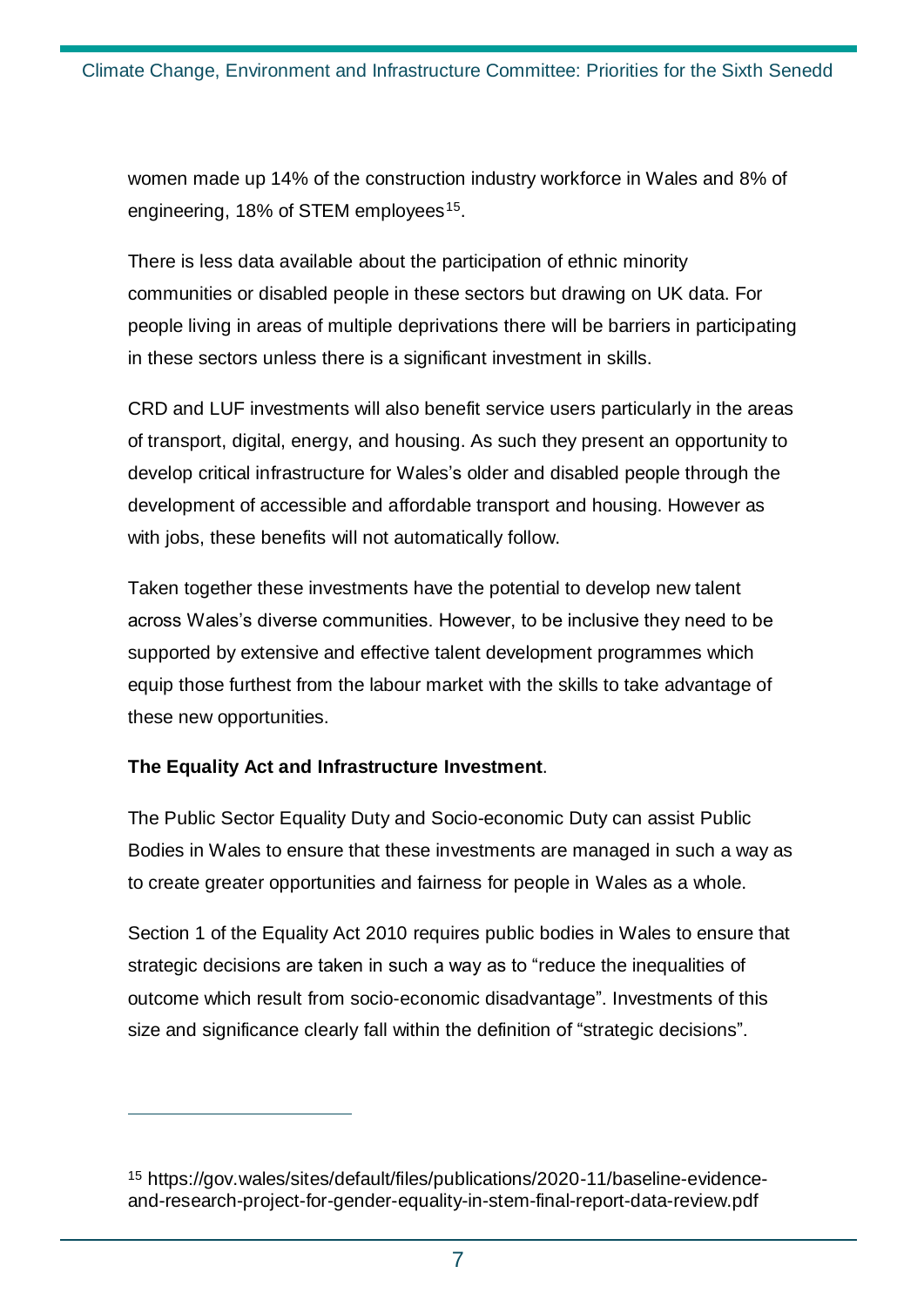Section 149 of the Equality Act 2010 (The General Equality Duty) requires public bodies in Wales to ensure that they carry out their duties in a way which eliminates unlawful discrimination, advances equality of opportunity and fosters good community relations. Subsidiary regulations help public bodes to discharge these duties by requiring them to conduct Equality Impact Assessments, and using procurement assessment criteria and contractual conditions to further the General Equality Duty.

The Commission encourages public bodies to think beyond simply creating a "level playing field" by ensuring non-discriminatory decision making, and embracing the full scope of the Equality Acts ambitions by focussing on the need to **advance equality of opportunity** in employment - by ensuring that those groups who are currently unrepresented as employees in these sectors are assisted to secure jobs through training and positive action measures. Similarly, the new services developed by the investment must be fully accessible to those who currently face barriers accessing them. Overall the objective of the Deal and LUF partnerships should be to reduce socio economic inequality and advance equality of opportunity as a direct result of the investments.

#### **Recommendation.**

**The Committee takes an active role in scrutinising the role of the Welsh Government and Public Bodies performance on equality and investment issues.** 

**The Role of Public Procurement.**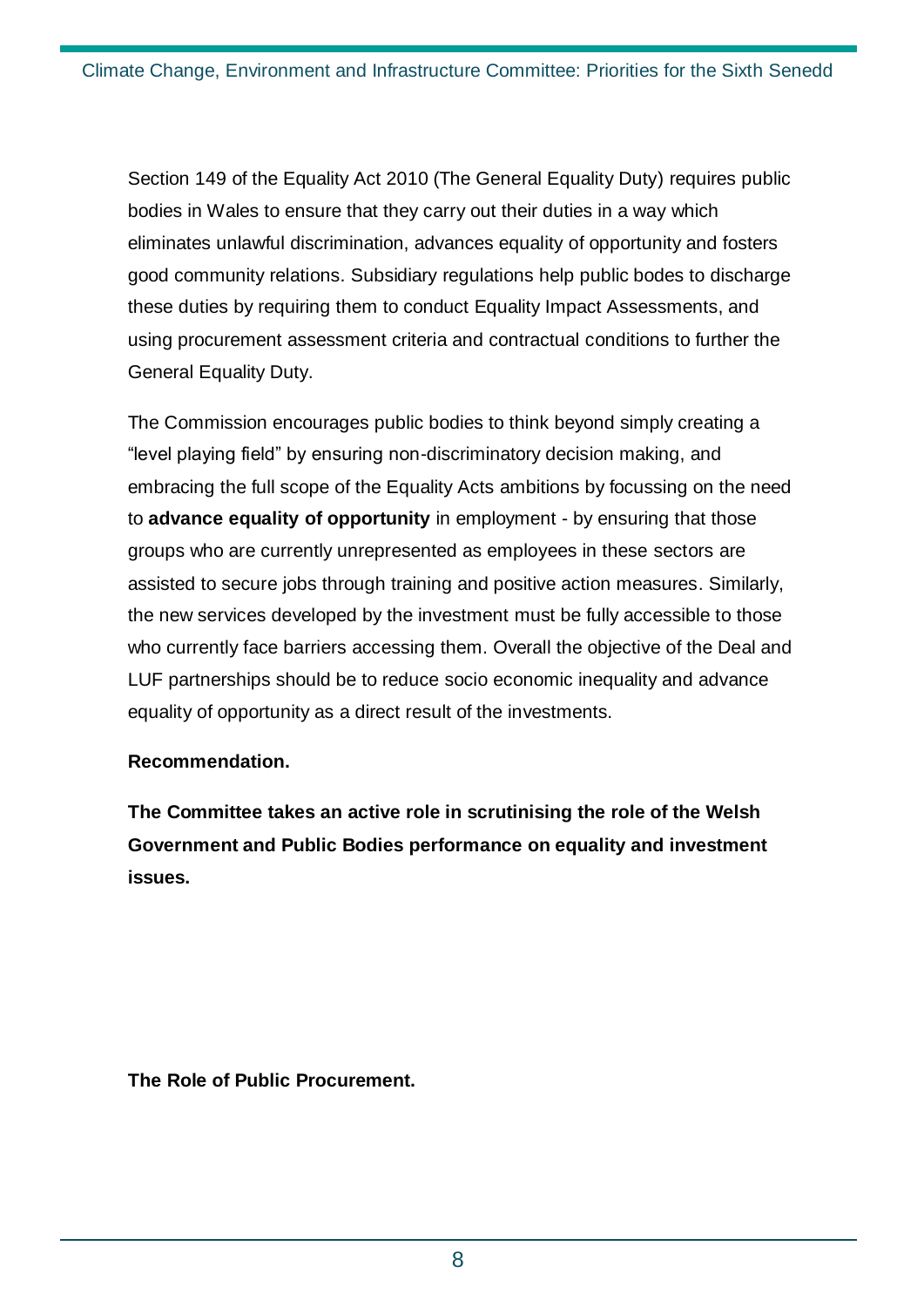*"Public bodies in Wales spend over £6 billion each year procuring a range of goods, services and works; this represents nearly a third of total devolved Welsh annual expenditure, and it is estimated that over the next decade Welsh public services will spend over £60 billion". 16*

Future Generations Commissioner for Wales. 25 Feb 2021

The Equality Act Specific Duties for Wales require public bodies to pay "due regard" to the Equality Duty when considering applying award criteria and contractual conditions to any public contract, irrespective of its value. This conditionality applies only to those people employed through the contract but it does allow the awarding body scope to set out who and how any new employees and trainees are recruited and the terms and conditions under which they are employed.

These conditions could include the minimisation of zero hour's contracts and the payment of the real living wage. Ensuring fair and equal pay between men and women, disabled and non-disabled people and ethnic minority and white staff could also be applied as a contractual condition. This broadens the approach of public contacting from simply ensuring non-discrimination to a more interventionist approach to advancing equality and reducing socio economic disadvantage. Tenders can also require that all new buildings and renovations are barrier free promoting full access for disabled people.

The Equality Act approach supports and develops that of community benefits, although community benefits only apply to contracts of over £1m. "*Community Benefits Policy - maximising value for the Welsh pound"* <sup>17</sup> notes that Community benefits can be used to provide

<sup>16</sup> https://www.futuregenerations.wales/work/procurement/

<sup>17</sup> https://gov.wales/sites/default/files/publications/2019-09/community-benefitspolicy-maximising-value-for-the-welsh-pound.pdf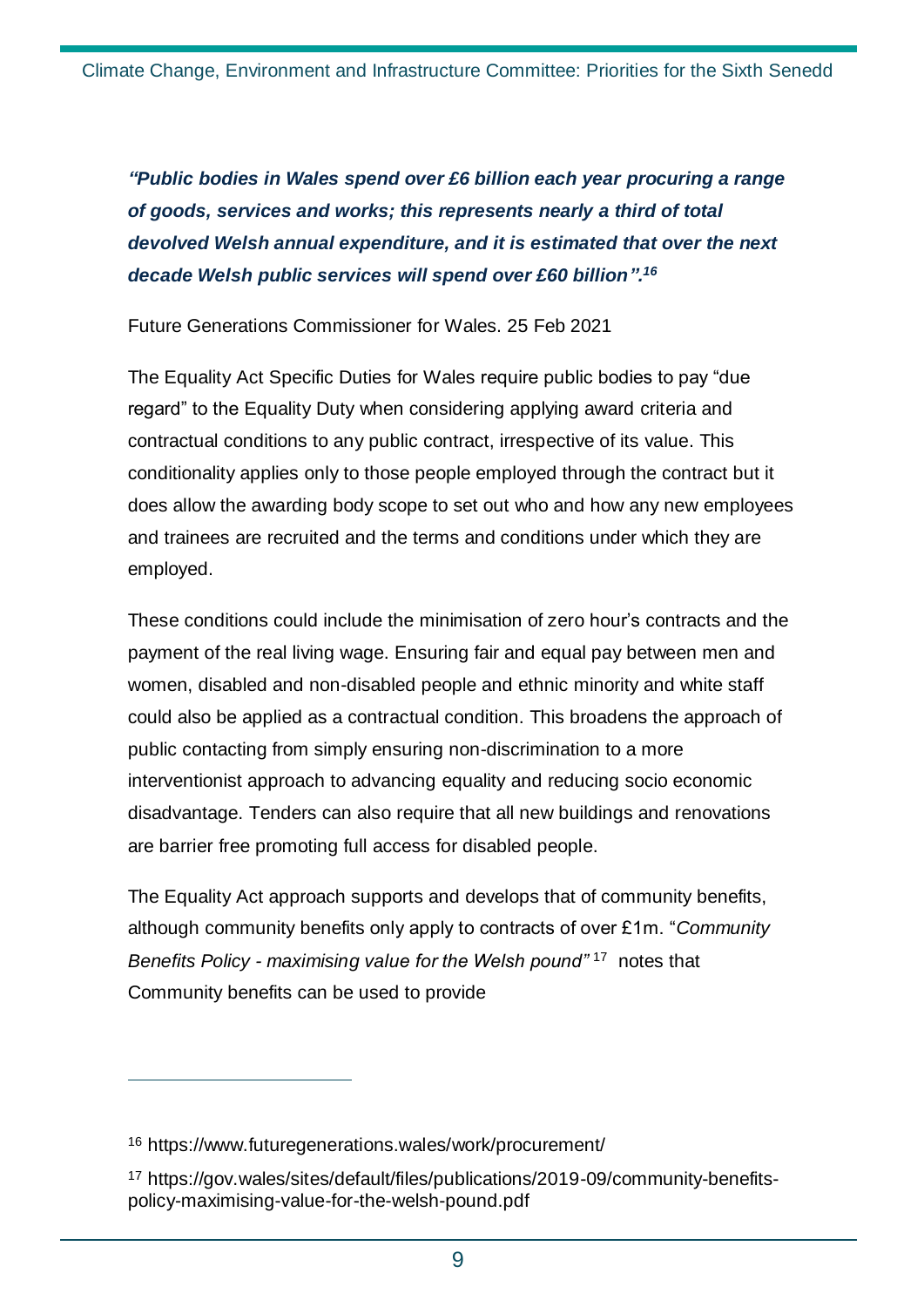*"Job opportunities for economically inactive; training opportunities for economically inactive; retention and training opportunities for existing workforce, and; contribute… to community initiatives that support tackling poverty across Wales and leave a lasting legacy within the community".* 

Given that construction will be a major part of the CRD and LUF spend public bodies may wish to introduce contractual conditions and community benefits which require contractors to increase the diversity of the construction sector in Wales, and ensure that local people benefit from these programmes.

Taken together these two policy initiatives could maximise the impact of the infrastructure investment spend in Wales over the next 15 years*.* 

**Recommendation - The Committee may wish to take evidence on how community benefits policy and the Equality Act provisions on procurement are being used to advance equality of opportunity and reduce socioeconomic disadvantage infrastructure investment programme.**

#### **Comparable Practice.**

The Committee may wish to take evidence from elsewhere in the UK on how other administrations have approached Equality & Investment issues in Infrastructure development.

The Scottish Government has been working with the EHRC for 4 years on a programme of embedding equality Act Section 1 and 149 duties in the City Region Deal Programme.

The Scottish Government includes a clause in the annual grant letter which requires CRD Partnerships to advance equality of opportunity and reduce socio economic disadvantage. This is located in the broader policy context of Inclusive Growth. Progress against the Duties is discussed during Annual Conversations held between the two funding Governments and the CRD. The Scottish Government also expects all CRDs to complete the [Inclusive Growth Diagnostic](https://www.inclusivegrowth.scot/wp-content/uploads/2018/06/SCRIG-Content-Local-and-Regional-Diagnostics-2018-FINAL.pdf) as part of their initial suite of planning documentation.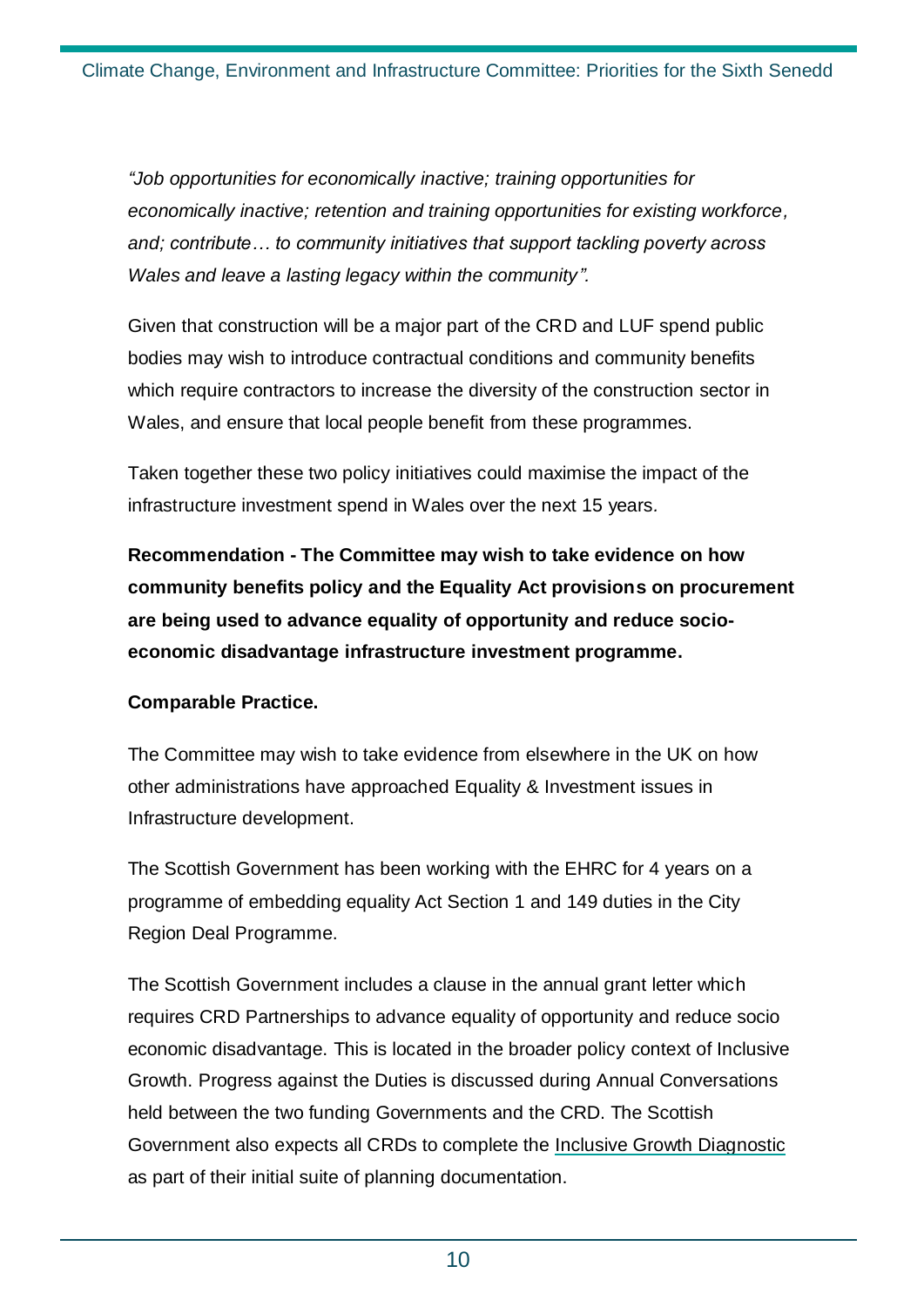The Scottish Government has published a range of resources for CRDs on the Scottish Centre for Inclusive Growth website – see [SCRIG resources.](https://www.inclusivegrowth.scot/resources/) These include guidance on how to embed inclusive growth into Outline and Full Business cases, guidance and training on Equality & Fairer Scotland Impact Assessments, and complementary guidance on [Community Wealth Building and](https://www.inclusivegrowth.scot/resources/community-wealth-building/2020/08/community-wealth-building-inclusive-growth-city-regional-deals-a-practice-note/)  [Equality.](https://www.inclusivegrowth.scot/resources/community-wealth-building/2020/08/community-wealth-building-inclusive-growth-city-regional-deals-a-practice-note/) The Scottish Government has also issued guidance to all CRDs on Benefits Realisation planning which includes examples of how to include equality indicators that will be monitored over time.

The UK Government has produced [helpful guidance](https://assets.publishing.service.gov.uk/government/uploads/system/uploads/attachment_data/file/940828/Social-Value-Model-Quick-Reference-Table-Edn-1.1-3-Dec-20.pdf) on how to include equality indicators in public procurements. This guidance includes model evaluation questions and award criteria sample indicators, measurement and evaluation metrics and response guidance for tenderers and evaluators.

**Recommendation – The Committee may wish to invite representatives from the Scottish Government and CRDs, and the UK Government to give evidence and consider how this practice could inform infrastructure investment in Wales.** 

The Commission now wishes to consider how we can give time limited support to CRDs to Wales. We will be writing to the 4 CRDs in Wales this month to offer them some support, such as in writing inclusive Outline and Full Business Cases, reviewing Equality & Socio-economic Impact Assessments, and developing Benefits Realisation Plans which track key equality outcomes**.** 

#### **2. Climate Change & the Environment.**

Governments have adopted a series of international human rights treaties, which set out the basic rights and freedoms that belong to everyone.

The UK has signed and ratified seven of the nine core UN human rights treaties. These include: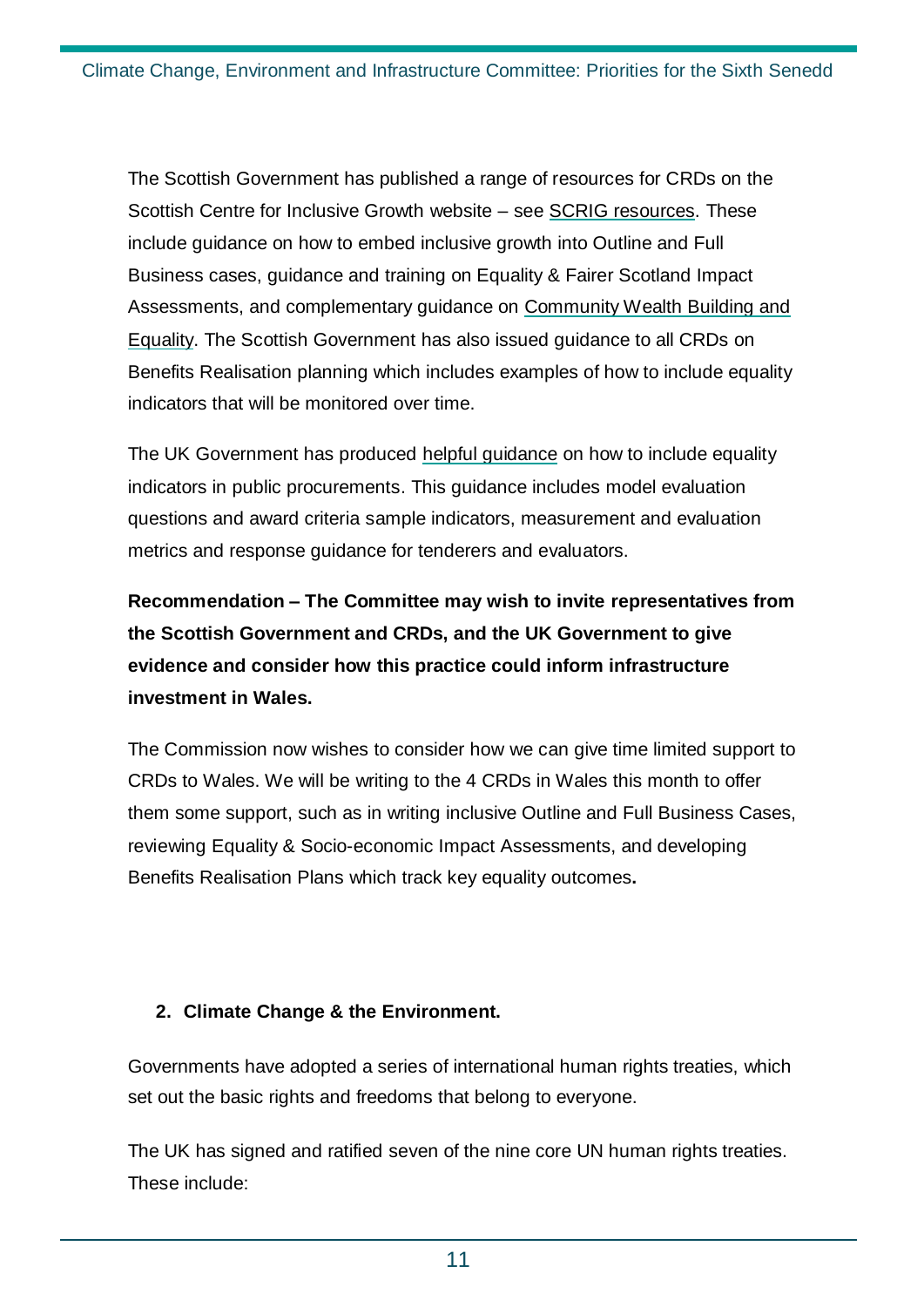· International Convention on the Elimination of All Forms of Racial Discrimination (CERD)

- · International Covenant on Civil and Political Rights (ICCPR)
- · International Covenant on Economic, Social and Cultural Rights (ICESCR)

· Convention on the Elimination of All Forms of Discrimination against Women (CEDAW)

· Convention against Torture and Other Cruel, Inhuman or Degrading Treatment (CAT)

- · Convention on the Rights of the Child (CRC)
- · Convention on the Rights of Persons with Disabilities (CRPD)
- · International Covenant on Economic, Social and Cultural Rights (ICESCR)

Although the rights contained in the treaties cannot be directly enforced in UK courts, they represent binding obligations in international law. By agreeing to follow the treaties, the Welsh Government has promised to make sure it respects, protects and fulfils the human rights standards they contain.

Until recently there has been no easy means of understanding the UK and Welsh Governments' obligations under international human rights law, or assessing what they are doing to implement them. Information is fragmented and often difficult to understand, and governmental action takes place across various jurisdictions, departments and bodies.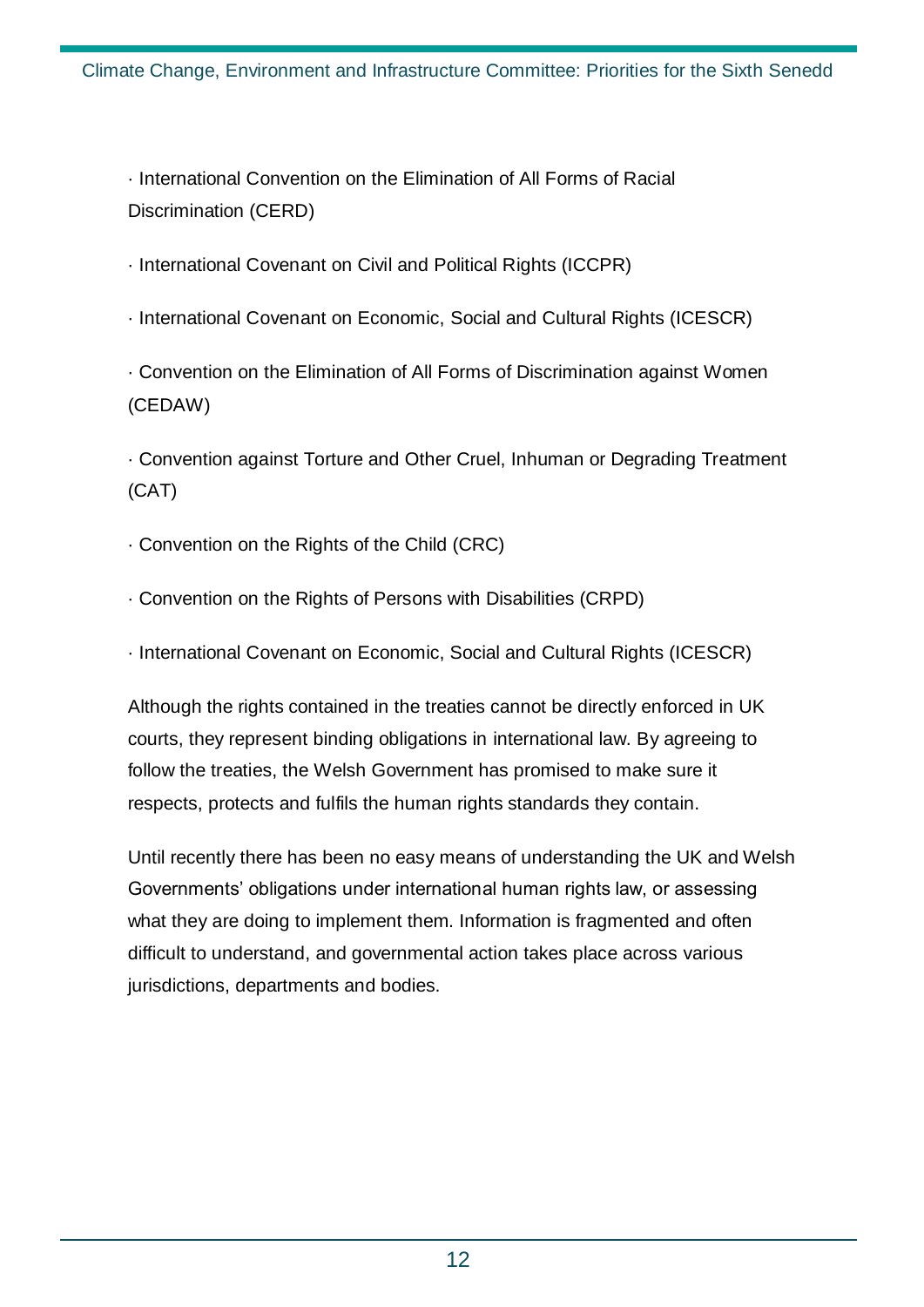To help to remedy this the Commission have developed [HumanRightsTracker.com](https://humanrightstracker.com/en/) – the UK's first tool to make human rights transparent and hold Governments to account. HumanRightsTracker.com is a searchable online tool that provides summary information on each of the UN treaties the UK is signed up to plus the Universal Periodic Review, including links to all the relevant reports, and information on the timelines for each process. Uniquely, it pulls together in one place all the UN's recommendations to the UK from the last round of reviews, which amounts to around 500 fully searchable recommendations. The tracker takes the human rights issues identified, maps against them what action UK and Welsh Governments are taking to address them, and then provides the Commission's assessment of any progress made. Between 10 December 2020 and 10 December 2021, we are publishing assessments of the progress the Welsh Government has made across a range of different human rights issues, such as Just and Fair Conditions at Work, Living Standards and Access to Employment.

We would like to see the Welsh Government establish a coordinated national mechanism to oversee the implementation of the UK's international human rights obligations.

We believe that the Tracker is essential reading for parliamentarians looking to put equality and human rights at the heart of the response to the pandemic and future recovery

**Recommendation - The Committee may wish to use the Tracker to monitor the progress of the Welsh Government on its obligations under international human rights law and identify the areas where it is falling short and more action is required.**